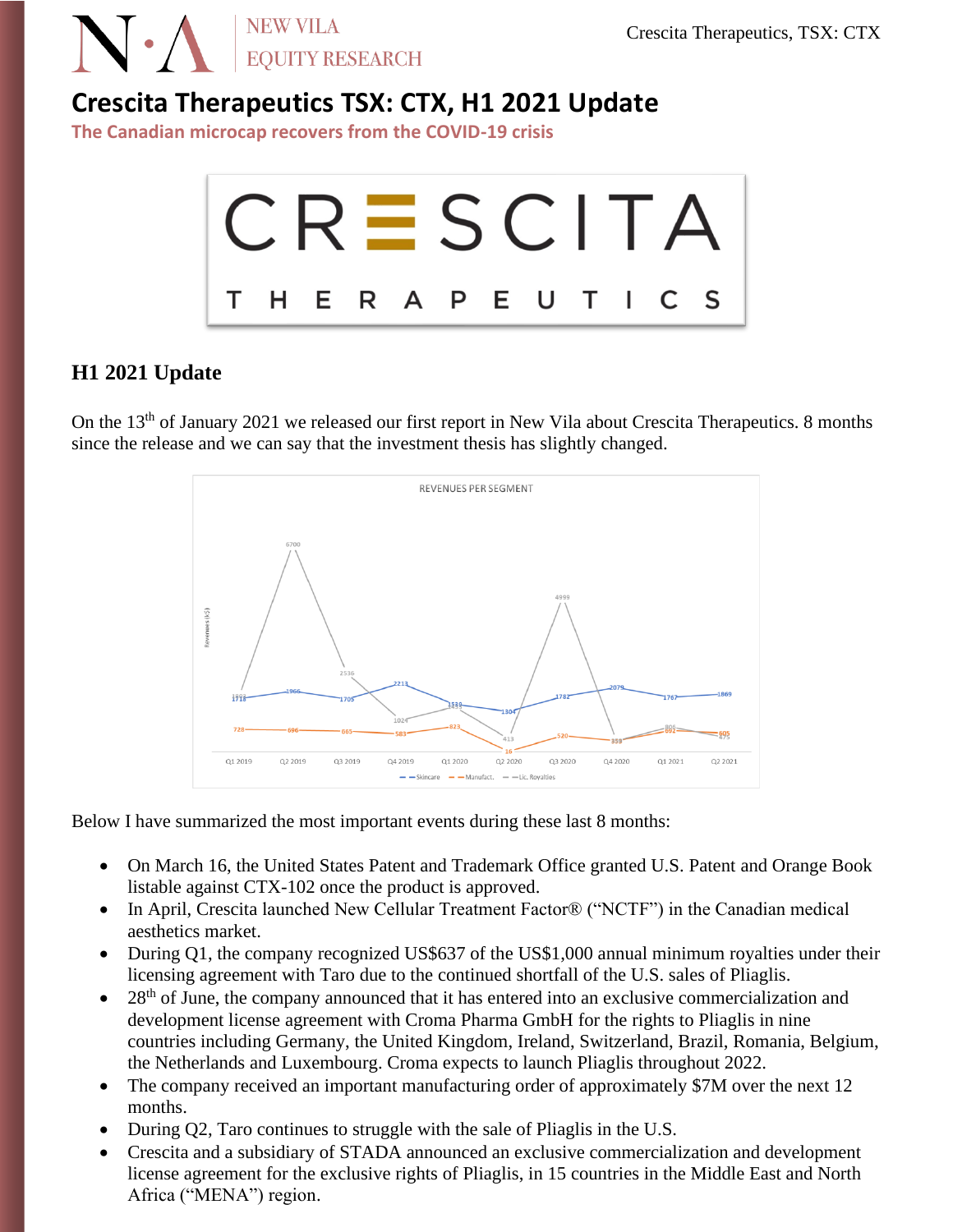

## **Pliaglis in the U.S.**

Sales of Pliaglis in the U.S. have stopped since Crescita announced the amendment issue in Q4 2019. We have consulted the management and the situation is complex.

We don't want to go into detail but right now the way Taro was distributing Pliaglis, and its "authorized" generic" is no longer possible. The company is still looking for different options to tackle the issue and to continue distributing the product. This amendment only occurs in the U.S. and does not affect ROW sales.

During 2020-2021, Crescita has made the proper moves to find partners for the exclusive distribution of Pliaglis. To date, the company has licensed Pliaglis in almost every country and demotivate a generic to compete in these regions. But, in this business, nothing is certain, and the scenario may change.

Crescita has signed an exclusive license agreement with upfronts and milestone royalties that will be collected from H2 2021 which will provide Crescita with extra cash available for M&A.

In conclusion, we are a little bit more pessimistic about the sales of Pliaglis than in January. Our main thesis revolves around the distribution of Pliaglis, and we see a drop in expectations for the future in this segment. Worst case, Crescita will receive a minimum of 1M\$ per year in royalties for the U.S. region.

#### **Skincare Segment**

On the other hand, we had very good news from the Skincare segment. The company has managed to develop an e-commerce channel direct to consumers. Due to COVID, traditional channels were shut down, and the company made the proper decisions and investments to keep the revenues.

From now on, both channels will provide Crescita with higher revenues and the company is very optimistic about it. We believe that this segment can grow in the following years.

#### **Manufacturing**

In the latest report, the CEO announced very good news for this segment (Actually we were very pessimistic with the manufacturing facility). The company has signed a 7M\$ order for the following 12 months, which will be an increase of 411% in manufacturing revenues compared to FY2020.

Although the company signs annual manufacturing contracts, we think this agreement could lead to long term and recurrent production for Crescita's facility.

#### **M&A status**

The company has been under blackout for this reason (M&A negotiations) since the end of 2020. We have asked management about this, and they have stated that lately more and more resources are being put into mergers and acquisitions. We can expect an announcement of M&A anytime.

We got informed that due to the new hire, François Lafortune, the, current CEO, Serge, will delegate most of his daily responsibilities and focus on the M&A options. Good sign for investors.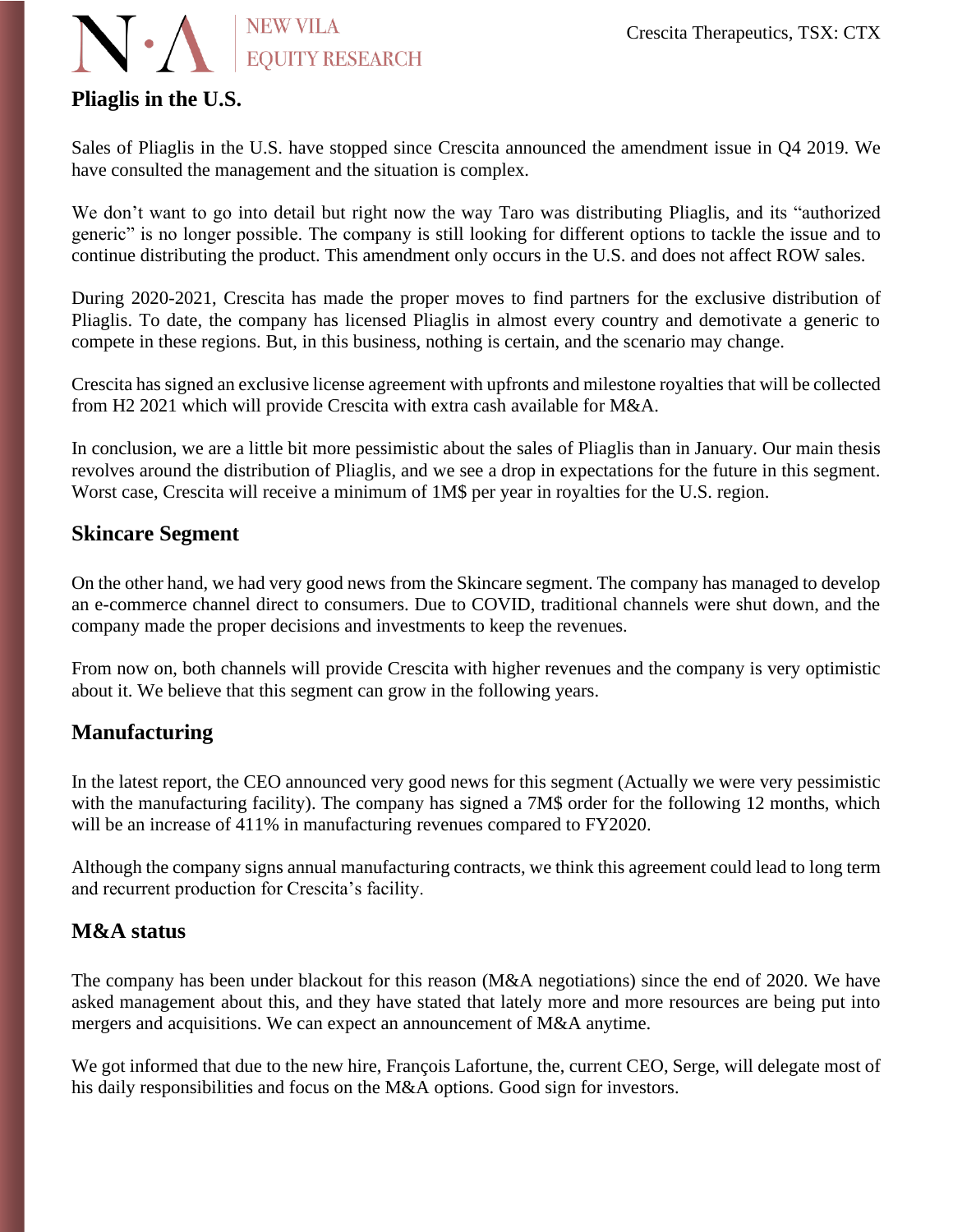

## **Simple valuation**

Below, you can find what we can expect in the following year:

- Skincare may grow but I am conservative and assume 7.5M\$ annual revenues
- Licensing including recurrent royalties and some upfront may reach 2.6M\$ (1M\$ secured from the U.S.)
- Manufacturing will beat our previous estimations, we can expect 8M\$ revenues.

| Segment                   | <b>Item</b>         | Quarter (M\$) | Annual (M\$) |
|---------------------------|---------------------|---------------|--------------|
| <b>Skin Care</b>          | <b>Revenue</b>      | 1869          | 7476         |
|                           | <b>Gross Margin</b> | 59.8%         | 59.8%        |
|                           | <b>Gross Profit</b> | 1118          | 4471         |
| <b>Licensing</b>          | <b>Revenue</b>      | 650           | 2600         |
|                           | <b>Gross Margin</b> | 90.0%         | 90.0%        |
|                           | <b>Gross Profit</b> | 585           | 2340         |
| <b>Manufacturing</b>      | <b>Revenue</b>      | 2000          | 8000         |
|                           | <b>Gross Margin</b> | 45.0%         | 45.0%        |
|                           | <b>Gross Profit</b> | 900           | 3600         |
| <b>Total Gross Profit</b> |                     | 2603          | 10411        |
| <b>R&amp;D</b>            |                     | 130           | 520          |
| <b>SGA</b>                |                     | 1850          | 7400         |
| D&A                       |                     | 330           | 1320         |
| <b>Profit before Tax</b>  |                     | 293           | 1171         |
| <b>Net Income</b>         |                     | 249           | 995          |

Net income could reach 1M\$. We can also assume that at least 10M\$ will go to M&A in the following year and that the company will pay a P/E ratio of x13. This leaves a net income of around 1.7M\$. This is just a guess.

This simple valuation does not consider positive optionalities like the launch of new products (CTX-102) or new joint ventures.

In New Vila Equity Research we maintain our Price Target above 1.5\$, the same Price Target of our first [research.](https://af3be052-bcb9-44db-b801-f59119040610.filesusr.com/ugd/7c10de_f85ac580e60a44e199bdce3a8640101f.pdf)

### **Conclusion**

Although the sale of Pliaglis has been bad news for the thesis, we still can buy a company at almost net cash which is actively looking for M&A and has two segments (Skincare and Manufacturing) that are improving their revenues, beating our expectations.

In the last 12 months, the company has been able to sign an exclusive license agreement for Pliaglis in almost every region and although they may not be the royalties we expected a few months ago, will give recurrent cash flows to the company.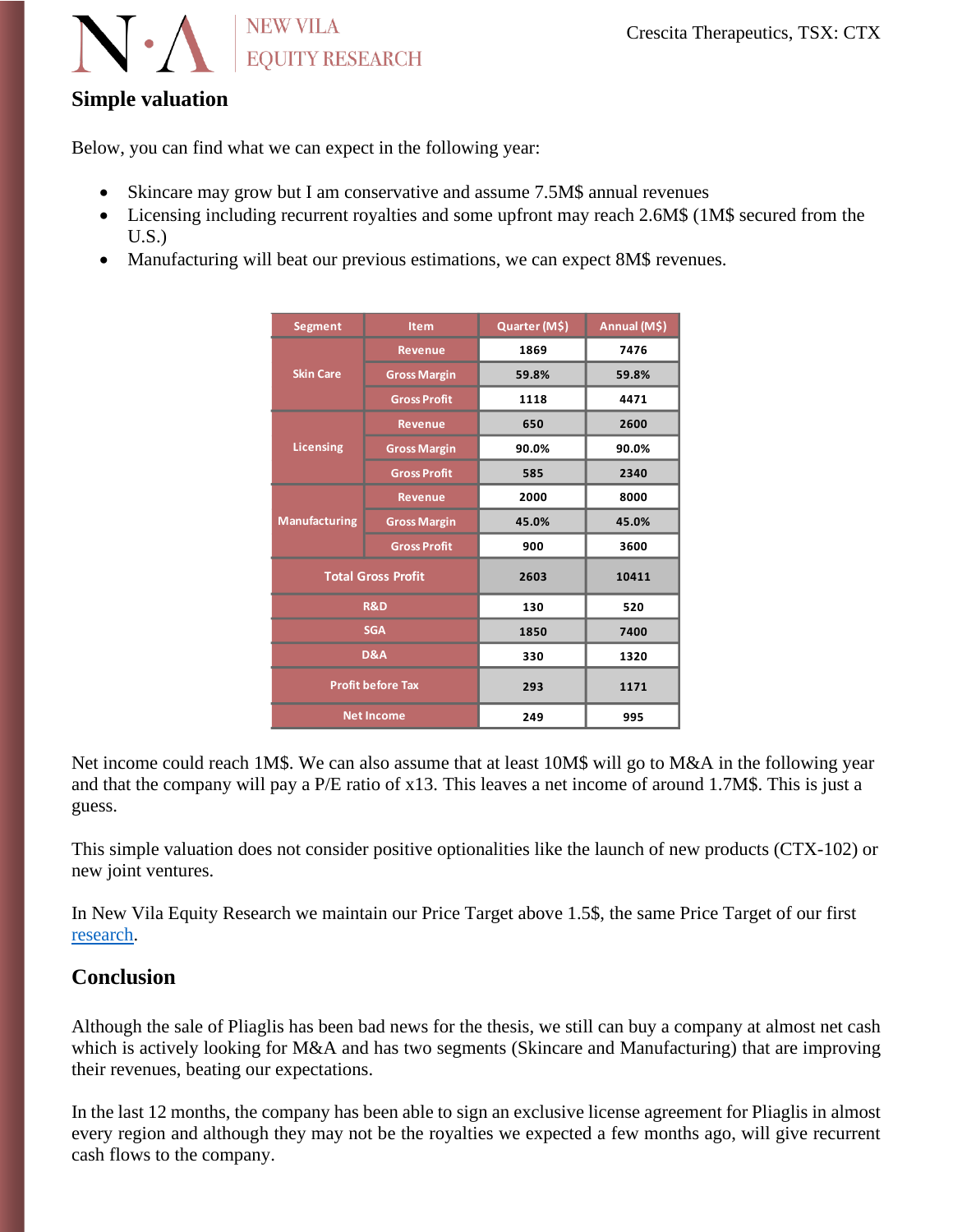

We also believe that the M&A may also allow them to gain scale and reduce their fixed costs which are currently very high compared to their revenues.

In New Vila Equity Research, we have a relevant position in the company, and we expect a bright future for Crescita and its shareholders.

Don't forget we publish our investment thesis on ou[r website,](https://www.newvilaresearch.com/research) please check it out if you haven't read it already.

Rodrigo Villanueva, Founder of New Vila Equity Research

[www.newvilaresearch.com](file:///C:/Users/rovil/Downloads/www.newvilaresearch.com) (+47) 96706806 [rvillanueva@newvilaresearch.com](mailto:rvillanueva@newvilaresearch.com)